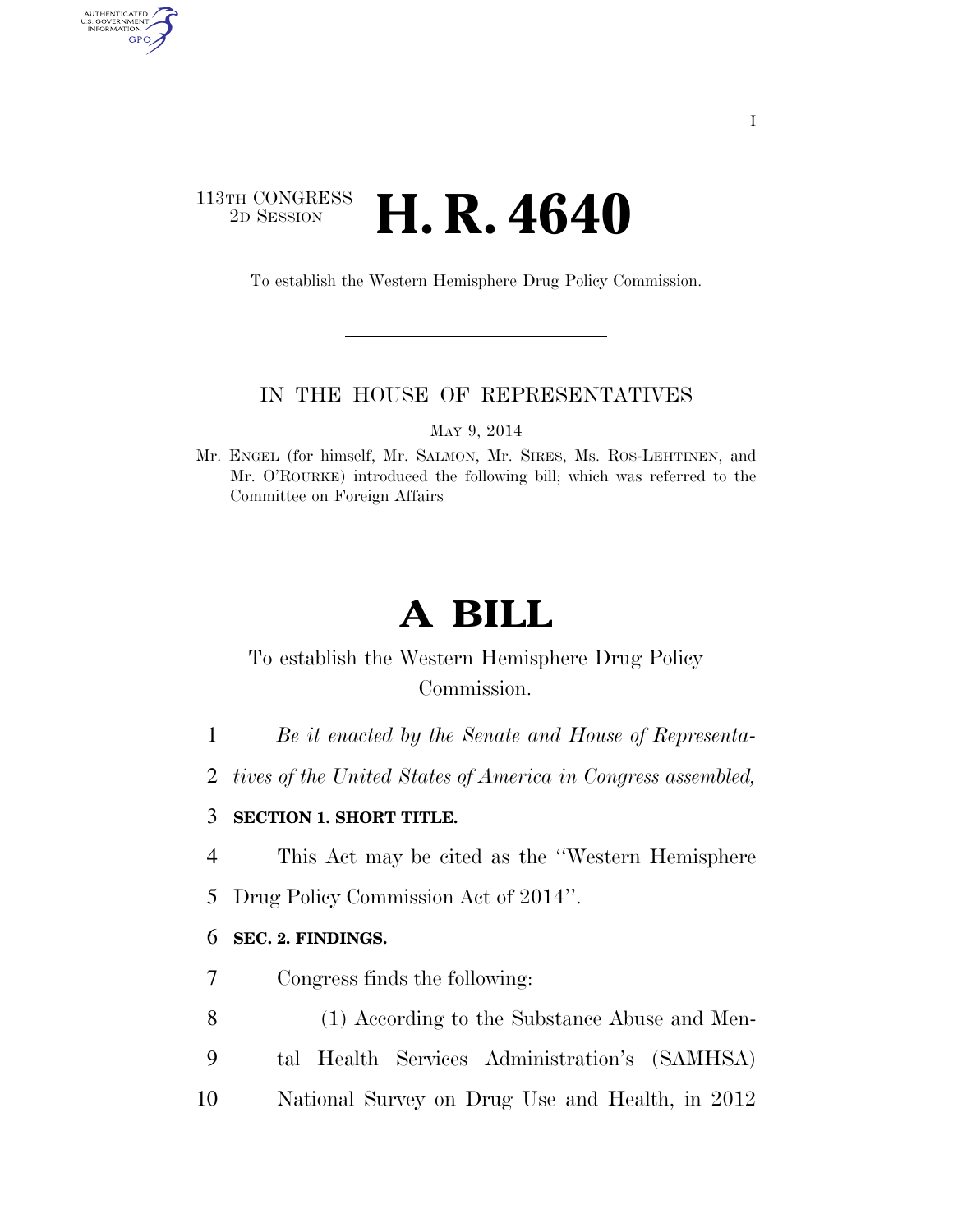in the United States, an estimated 23,900,000 per- sons age 12 or older were current drug users. There were an estimated 1,600,000 users of cocaine, 440,000 users of methamphetamine, 335,000 users of heroin, 18,900,000 users of marijuana, and 6,800,000 non-medical users of prescription-type drugs.

 (2) On September 13, 2013, President Barack Obama identified 22 countries as major drug transit or major illicit drug producing countries. Of these, 11 17 are located in the Western Hemisphere. They are The Bahamas, Belize, Bolivia, Colombia, Costa Rica, the Dominican Republic, Ecuador, El Salvador, Guatemala, Haiti, Honduras, Jamaica, Mexico, Nicaragua, Panama, Peru, and Venezuela.

 (3) Nearly all cocaine consumed in the United States originates in the Andean countries of Bolivia, Colombia, and Peru and most of the heroin con- sumed in the United States originates in Colombia and Mexico. The cultivation, production and traf- ficking of cocaine and heroin generate violence, in-stability, and corruption.

 (4) In the transit countries of Central America, Mexico, Venezuela, Ecuador, the Dominican Repub-lic, Haiti, and other Caribbean countries, drug traf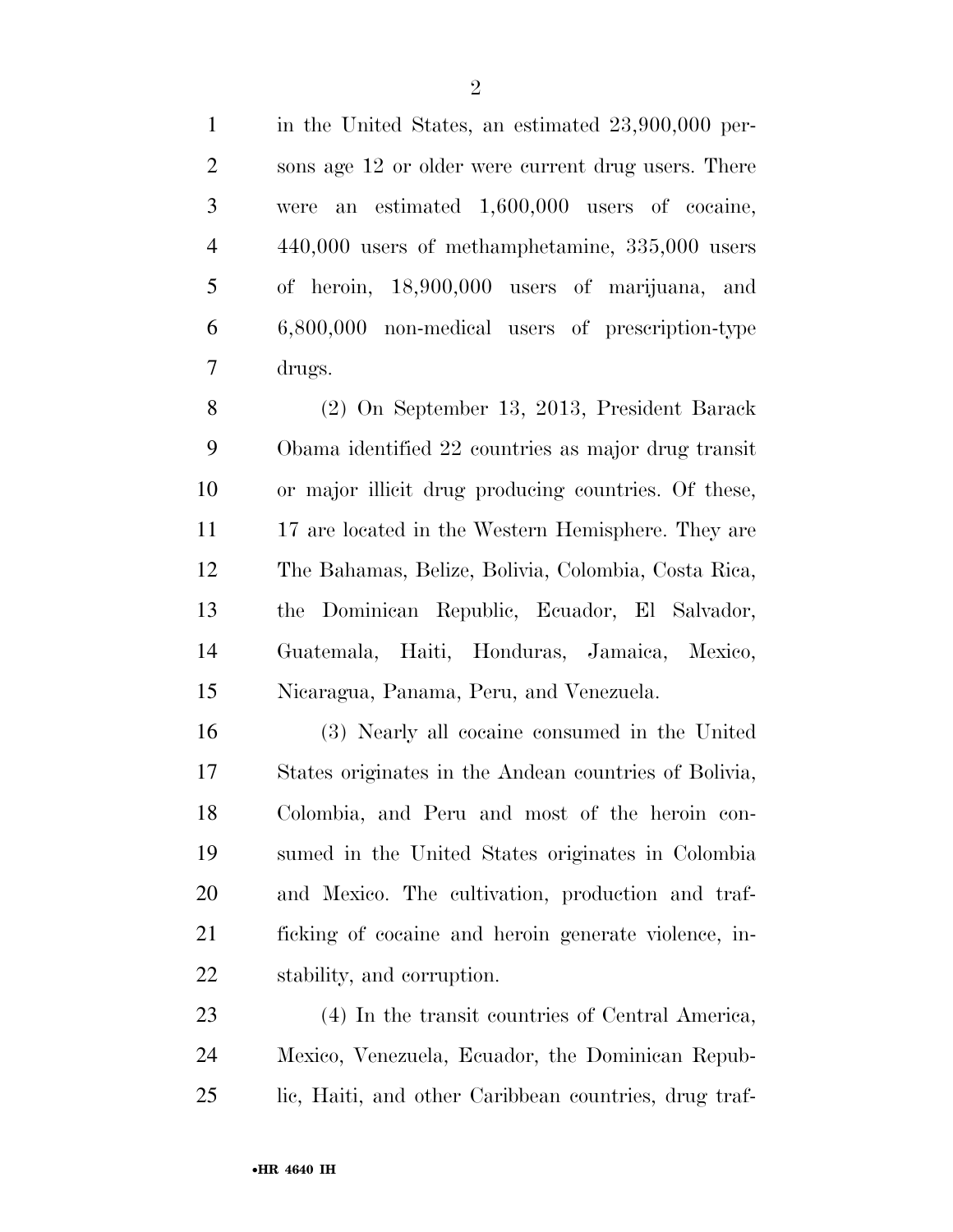ficking is central to the growing strength of orga- nized criminals to threaten local and national law enforcement, political institutions, citizen security, rule of law, and United States security and inter-ests.

 (5) Drug trafficking-related violence continues unabated in Mexico. According to Government of Mexico estimates, some 70,000 people died in Mex- ico and 25,000 people disappeared as a result of drug trafficking and organized crime-related violence between December 2006 and December 2012. Ac- cording to analysts, more than 11,500 more people died in Mexico in 2013 due to the violence.

 (6) Foreign Terrorist Organizations and their supporters in the Western Hemisphere, including the Revolutionary Armed Forces of Colombia (FARC) and Hezbollah, have used drug trafficking to finance their activities.

 (7) The United States obligated roughly \$15,700,000,000 (\$18,600,000,000 in constant 2012 dollars) for counternarcotics programs in Latin America and the Caribbean between 1980 and 2012.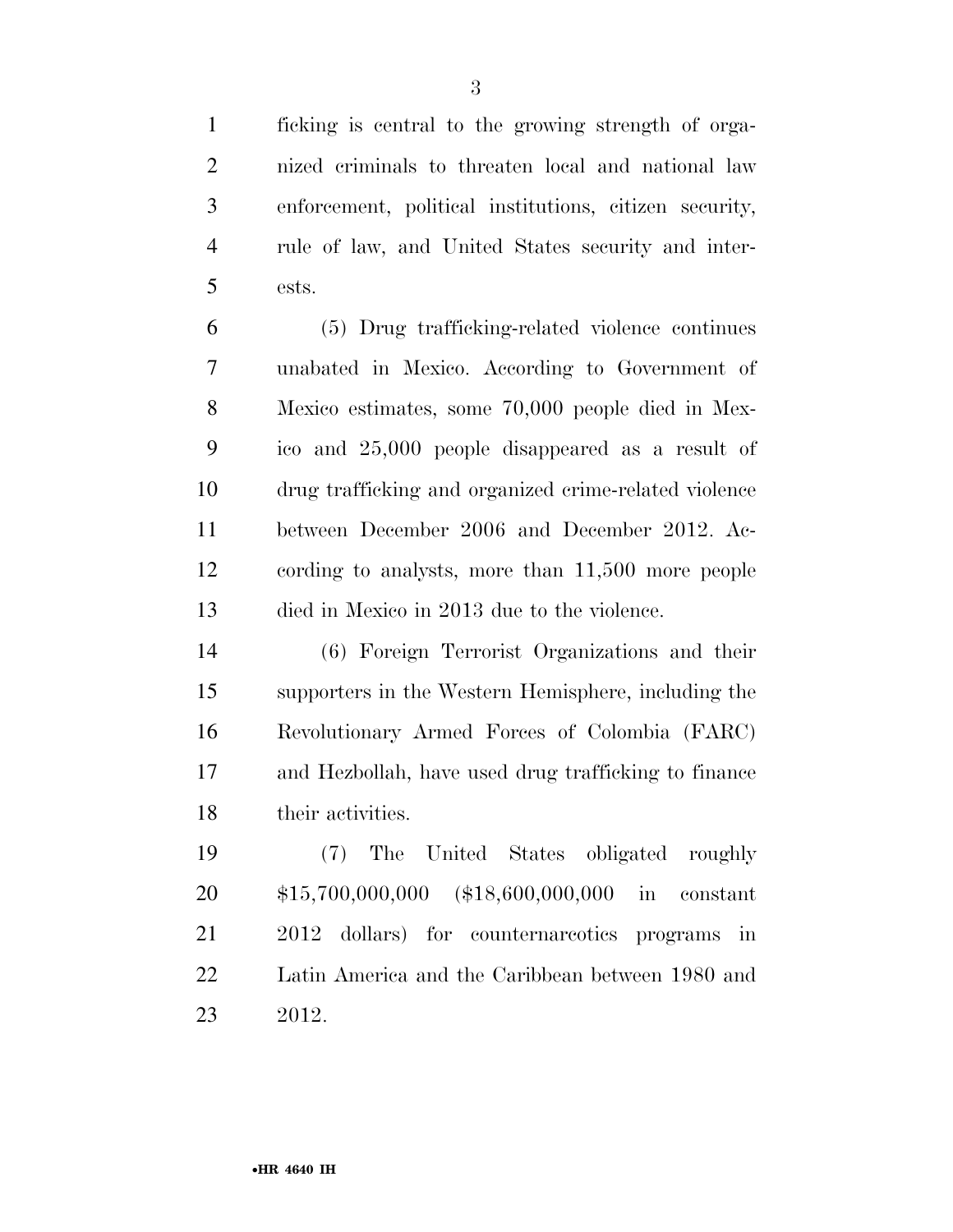#### **SEC. 3. ESTABLISHMENT.**

 There is established an independent commission to be known as the ''Western Hemisphere Drug Policy Commis-sion'' (in this Act referred to as the ''Commission'').

**SEC. 4. DUTIES.** 

 (a) REVIEW OF ILLICIT DRUG CONTROL POLICIES.— The Commission shall conduct a comprehensive review of United States foreign policy in the Western Hemisphere to reduce the illicit drug supply and drug abuse and re- duce the damage associated with illicit drug markets and trafficking. The Commission shall also identify policy and program options to improve existing international counter- narcotics policy. The review shall include the following top-ics:

 (1) An evaluation of United States-funded international illicit drug control programs in the Western Hemisphere, including drug interdiction, crop eradication, alternative development, drug pro- duction surveys, police and justice sector training, demand reduction, and strategies to target drug 21 kingpins.

•**HR 4640 IH** (2) An evaluation of the impact of United States counternarcotics assistance programs in the Western Hemisphere, including the Colombia Stra- tegic Development Initiative, the Merida Initiative, 26 the Caribbean Basin Security Initiative and the Cen-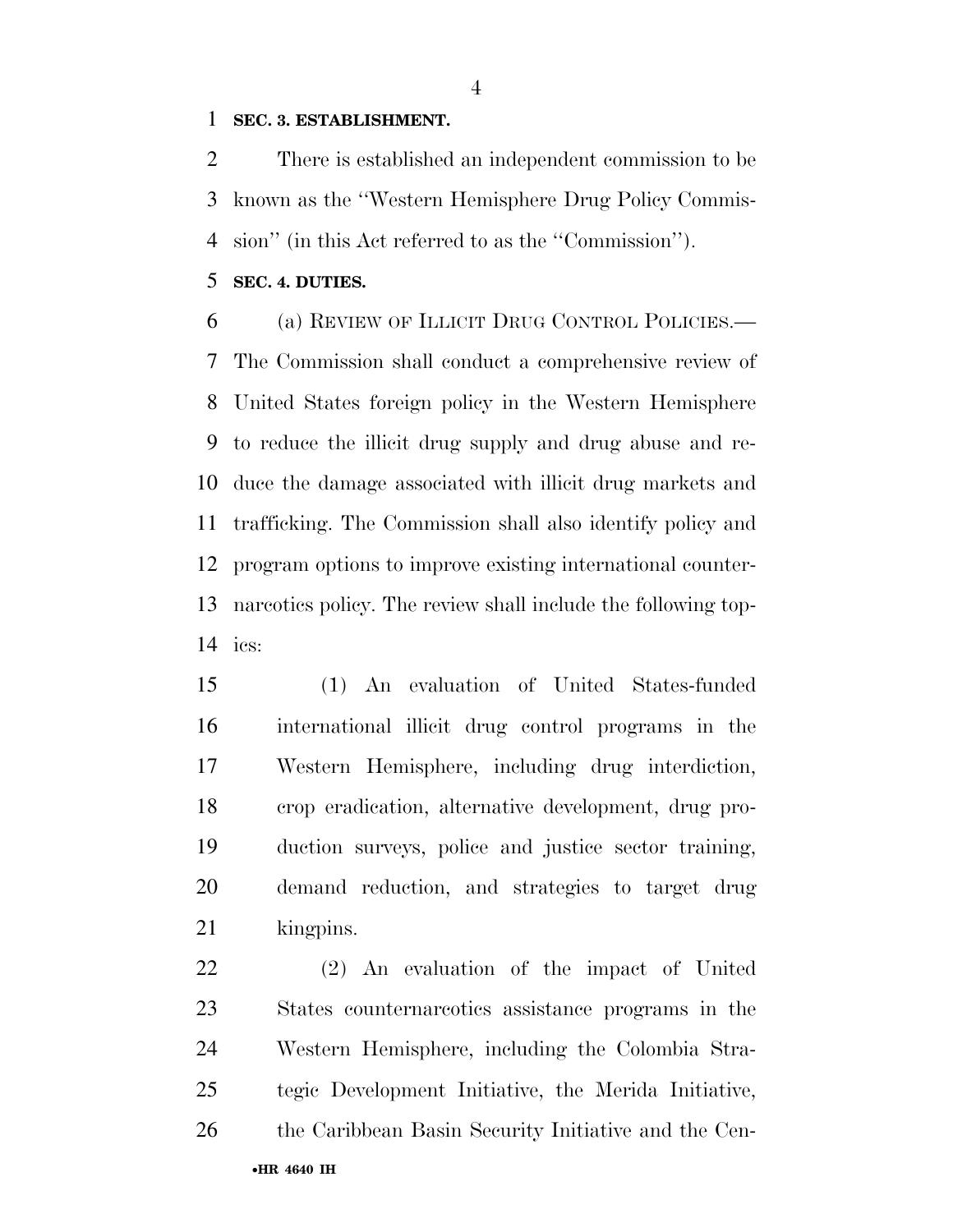| $\mathbf{1}$   | tral America Regional Security Initiative, in curbing  |
|----------------|--------------------------------------------------------|
| $\overline{2}$ | drug production, drug trafficking, and drug-related    |
| 3              | violence and improving citizen security.               |
| $\overline{4}$ | (3) An evaluation of how the President's annual        |
| 5              | determination of major drug-transit and major illicit  |
| 6              | drug producing countries pursuant to sections 490      |
| 7              | of the Foreign Assistance Act of 1961 (22 U.S.C.       |
| 8              | 2291j) and section 706 of the Foreign Relations Au-    |
| 9              | thorization Act, Fiscal Year 2003 (22 U.S.C. 2291j–    |
| 10             | 1) serves United States interests with respect to      |
| 11             | United States international illicit drug control poli- |
| 12             | cies.                                                  |
| 13             | (4) An evaluation of whether the proper indica-        |
| 14             | tors of success are being used to evaluate United      |
| 15             | States international illicit drug control policy.      |
| 16             | (5) An evaluation of United States efforts to          |
| 17             | stop illicit proceeds from drug trafficking organiza-  |
| 18             | tions from entering the United States financial sys-   |
| 19             | tem.                                                   |
| 20             | (6) An evaluation of alternative drug policy           |
| 21             | models in the Western Hemisphere.                      |
| 22             | (7) An evaluation of the impact of local drug          |
| 23             | consumption in Latin America and the Caribbean in      |
| 24             | promoting violence and insecurity.                     |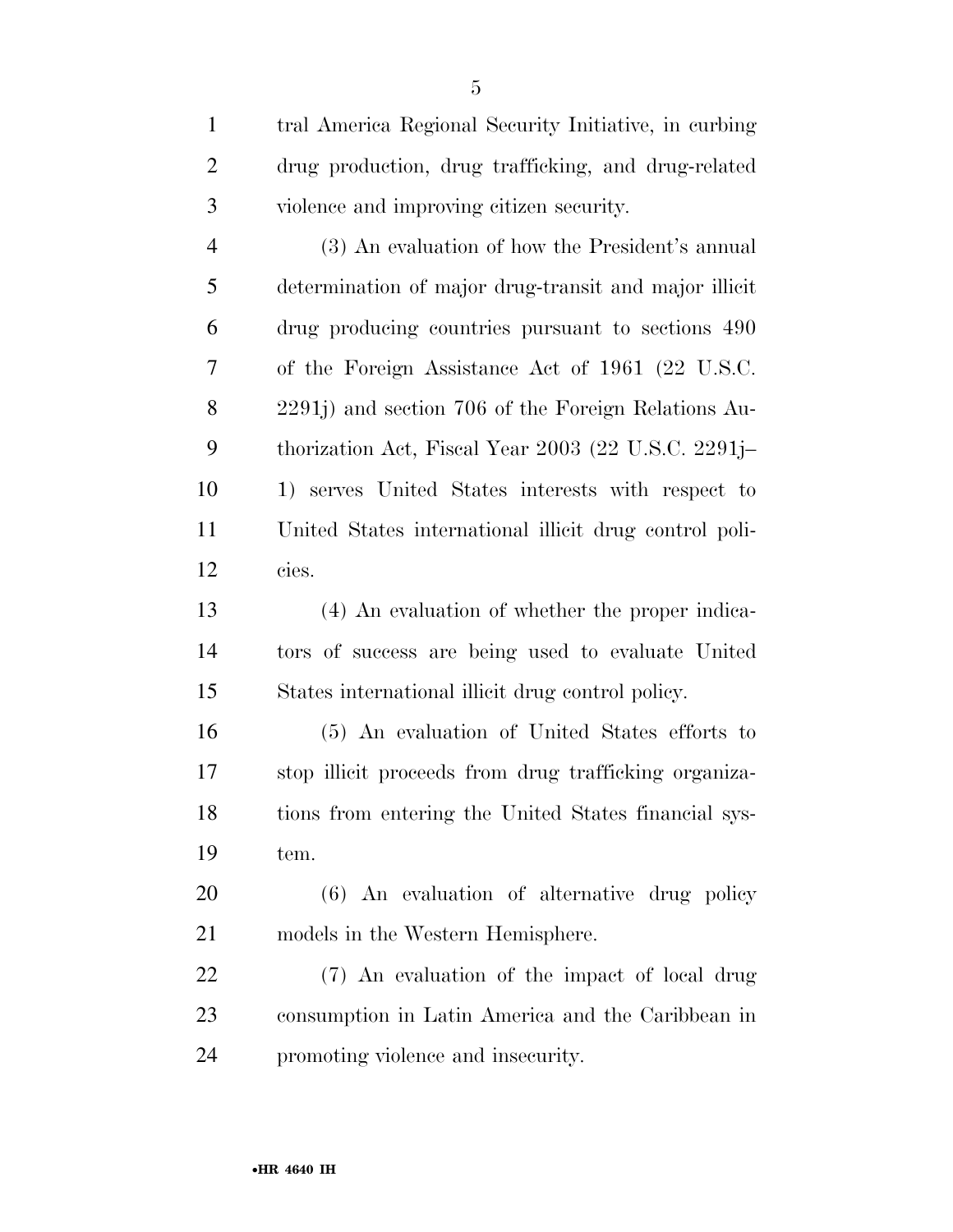(8) Recommendations on how best to improve United States counternarcotics policies in the West-ern Hemisphere.

 (b) COORDINATION WITH GOVERNMENTS, INTER- NATIONAL ORGANIZATIONS, AND NONGOVERNMENTAL ORGANIZATIONS IN THE WESTERN HEMISPHERE.—In conducting the review required under subsection (a), the Commission is encouraged to consult with—

 (1) government, academic, and nongovern- mental leaders, as well as leaders from international organizations, from throughout the United States, Latin America, and the Caribbean; and

 (2) the Inter-American Drug Abuse Control Commission (CICAD).

(c) REPORT.—

 (1) IN GENERAL.—Not later than 1 year after the first meeting of the Commission, the Commis- sion shall submit to the Committee on Foreign Af- fairs of the House of Representatives, the Com- mittee on Foreign Relations of the Senate, the Sec- retary of State, and the Director of the Office of National Drug Control Policy a report that con-tains—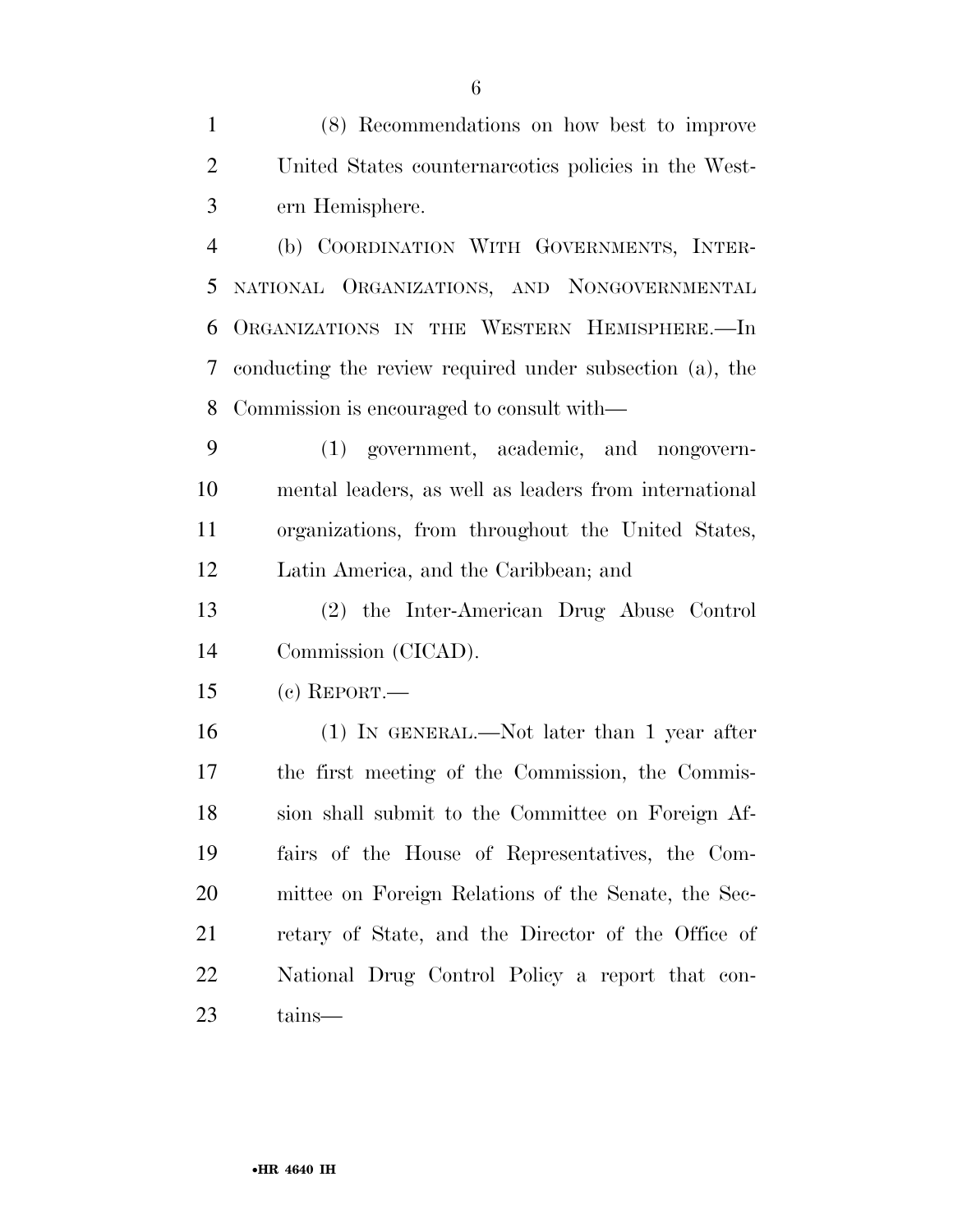| $\mathbf{1}$   | $(A)$ a detailed statement of the rec-                   |
|----------------|----------------------------------------------------------|
| $\overline{2}$ | ommendations, findings, and conclusions of the           |
| 3              | Commission under subsection (a); and                     |
| $\overline{4}$ | (B) summaries of the input and rec-                      |
| 5              | ommendations of the leaders and organizations            |
| 6              | with which the Commission consulted under                |
| $\overline{7}$ | subsection (b).                                          |
| 8              | (2) PUBLIC AVAILABILITY.—The report re-                  |
| 9              | quired under this subsection shall be made available     |
| 10             | to the public.                                           |
| 11             | SEC. 5. MEMBERSHIP.                                      |
| 12             | (a) NUMBER AND APPOINTMENT.—The Commission               |
| 13             | shall be composed of ten members to be appointed as fol- |
| 14             | lows:                                                    |
| 15             | (1) The majority leader and minority leader of           |
| 16             | the Senate shall each appoint 2 members.                 |
| 17             | (2) The Speaker and the minority leader of the           |
| 18             | House of Representatives shall each appoint 2 mem-       |
| 19             | bers.                                                    |
| 20             | (3) The President shall appoint 2 members.               |
| 21             | $(b)$ PROHIBITION.—                                      |
| 22             | (1) IN GENERAL.—The Commission may not in-               |
| 23             | clude Members of Congress or Federal, State, or          |
| 24             | local government officials.                              |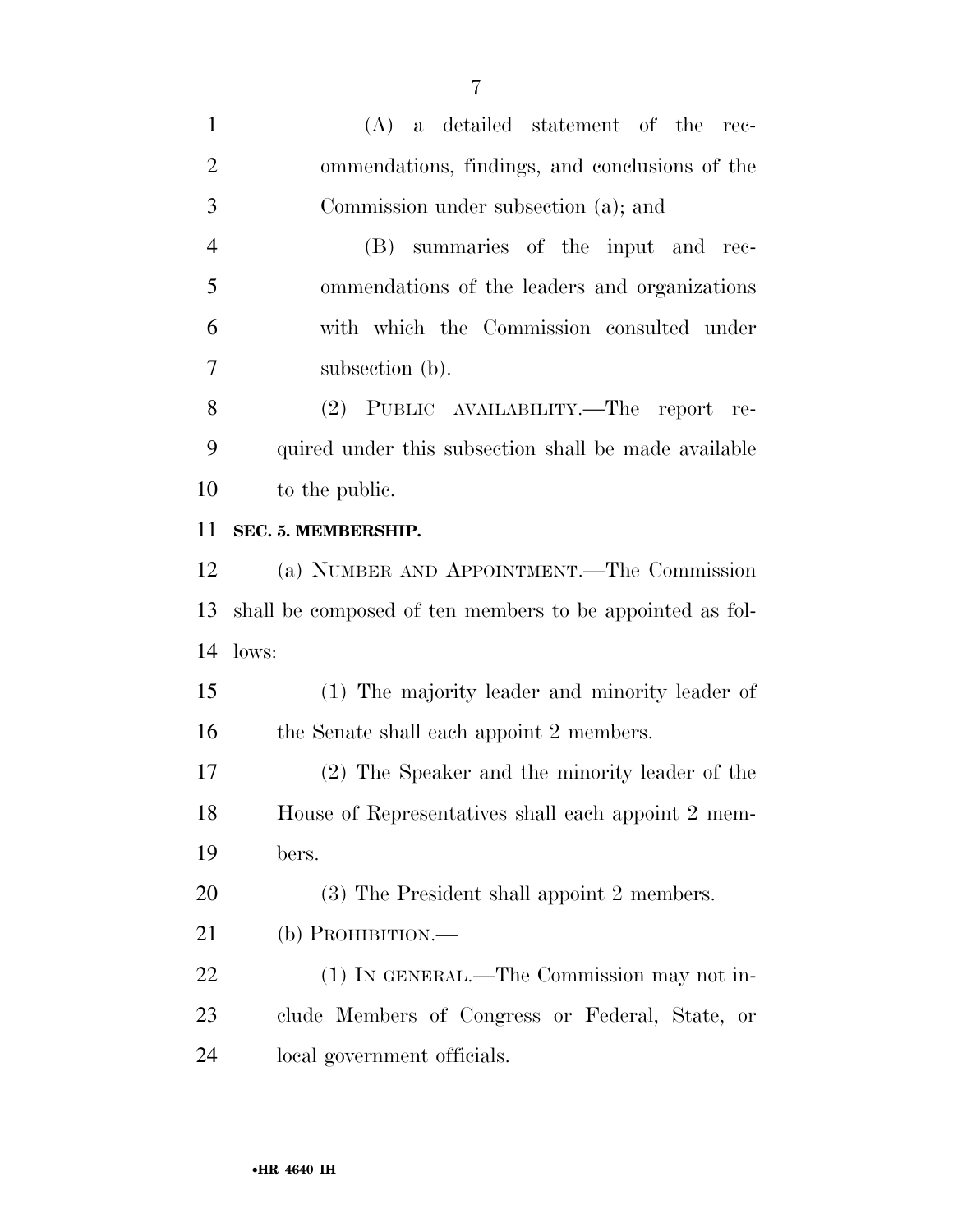(2) MEMBER OF CONGRESS.—In this sub- section, the term ''Member of Congress'' includes a Delegate or Resident Commissioner to the Congress. (c) PERIOD OF APPOINTMENT.—Each member shall be appointed for the life of the Commission. Any vacancies shall not affect the power and duties of the Commission, but shall be filled in the same manner as the original ap-pointment.

 (d) DATE.—Members of the Commission shall be ap- pointed not later than 30 days after the date of the enact-ment of this Act.

 (e) INITIAL MEETING AND SELECTION OF CHAIR-PERSON.—

 (1) IN GENERAL.—Not later than 60 days after the date of the enactment of this Act, the Commis- sion shall hold an initial meeting to develop and im- plement a schedule for completion of the review and report required under section 4.

 (2) CHAIRPERSON.—At the initial meeting, the Commission shall select a Chairperson from among its members.

 (f) QUORUM.—Six members of the Commission shall constitute a quorum.

 (g) TRAVEL EXPENSES.—Members shall receive trav-el expenses, including per diem in lieu of subsistence, in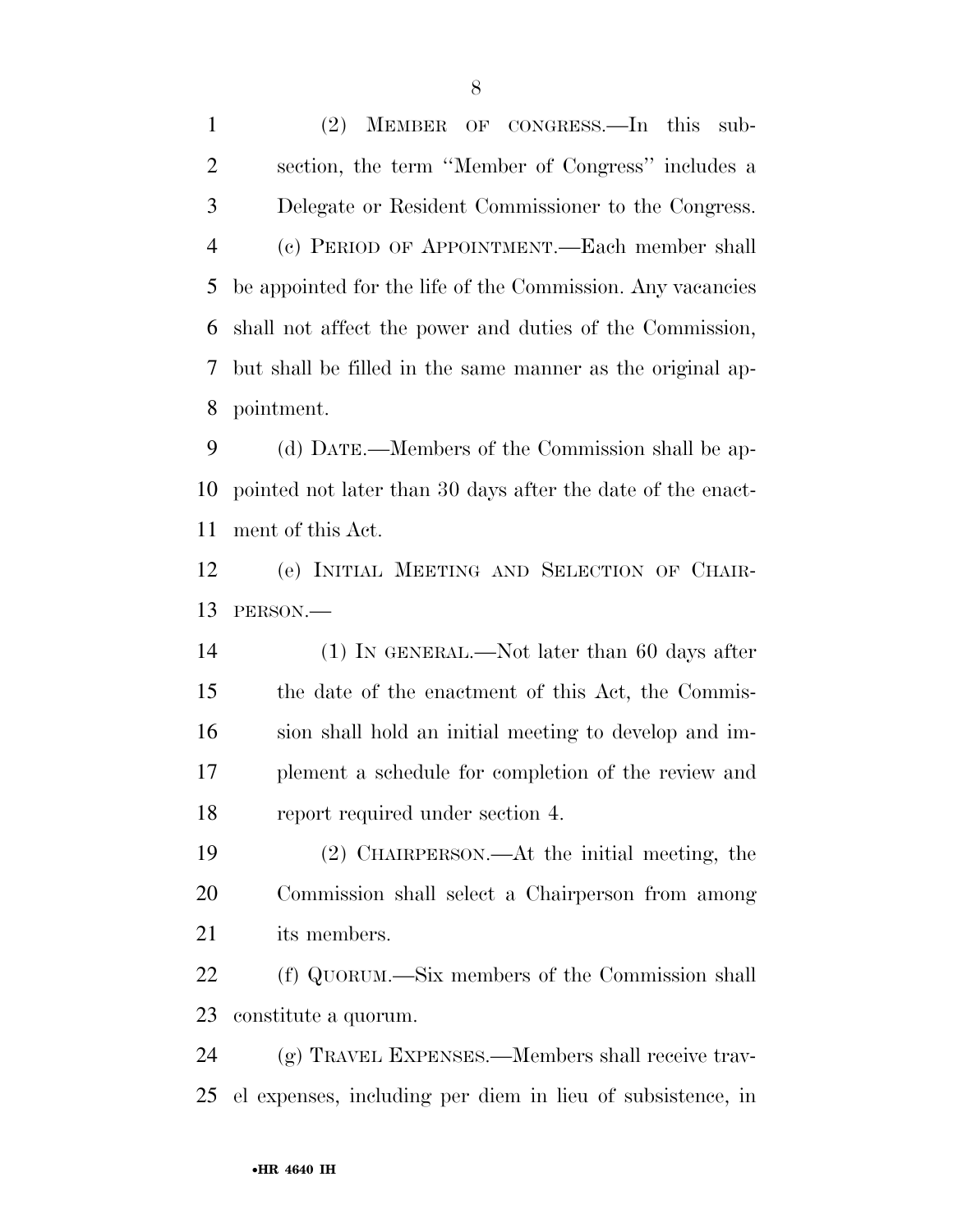accordance with sections 5702 and 5703 of title 5, United States Code, while away from their homes or regular places of business in performance of services for the Com-mission.

**SEC. 6. POWERS.** 

 (a) MEETINGS.—The Commission shall meet at the call of the Chairperson or a majority of its members.

 (b) HEARINGS.—The Commission shall hold such hearings and undertake such other activities as the Com-mission determines necessary to carry out its duties.

(c) OTHER RESOURCES.—

 (1) DOCUMENTS, STATISTICAL DATA, AND OTHER SUCH INFORMATION.—

 (A) IN GENERAL.—The Commission shall have reasonable access to documents, statistical data, and other such information the Commis- sion determines necessary to carry out its du- ties from the Library of Congress, the Office of National Drug Control Policy, the Department of State, and other agencies of the executive and legislative branches of the Federal Govern-ment.

 (B) OBTAINING INFORMATION.—The Chairperson of the Commission shall request the head of an agency described in subpara-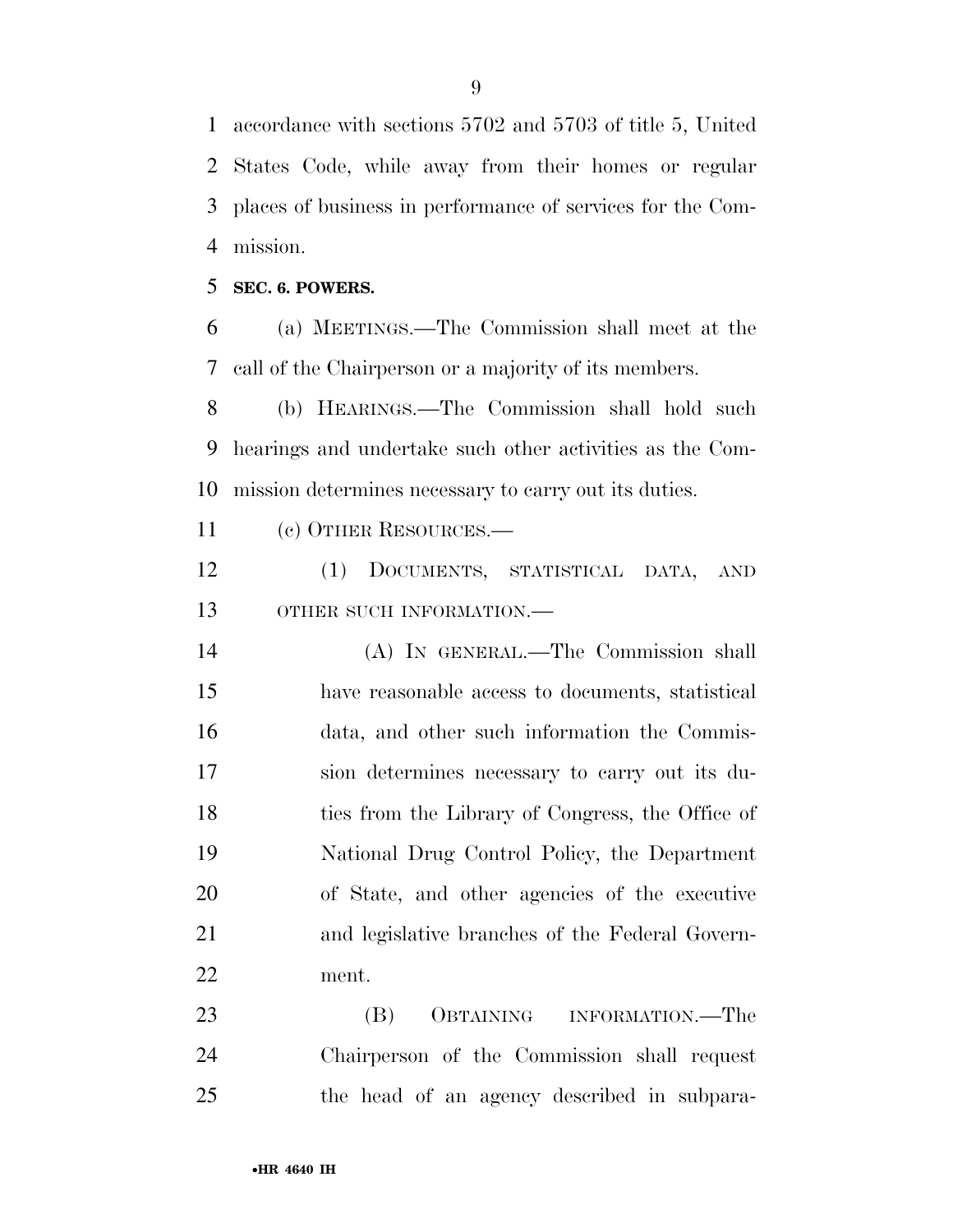graph (A) for access to documents, statistical data, or other such information described in subparagraph (A) that is under the control of such agency in writing when necessary. 5 (2) OFFICE SPACE AND ADMINISTRATIVE SUP- PORT.—The General Services Administration shall make office space available for day-to-day activities of the Commission and for scheduled meetings of the Commission. Upon request, the Administrator of General Services shall provide, on a reimbursable basis, such administrative support as the Commis- sion requests to fulfill its duties. 13 (d) AUTHORITY TO USE UNITED STATES MAILS.—

 The Commission may use the United States mails in the same manner and under the same conditions as other de-partments and agencies of the United States.

(e) AUTHORITY TO CONTRACT.—

 (1) IN GENERAL.—Subject to the Federal Prop- erty and Administrative Services Act of 1949, the Commission is authorized to enter into contracts with Federal and State agencies, private firms, insti- tutions, and individuals for the conduct of activities necessary to the discharge of its duties under section 4.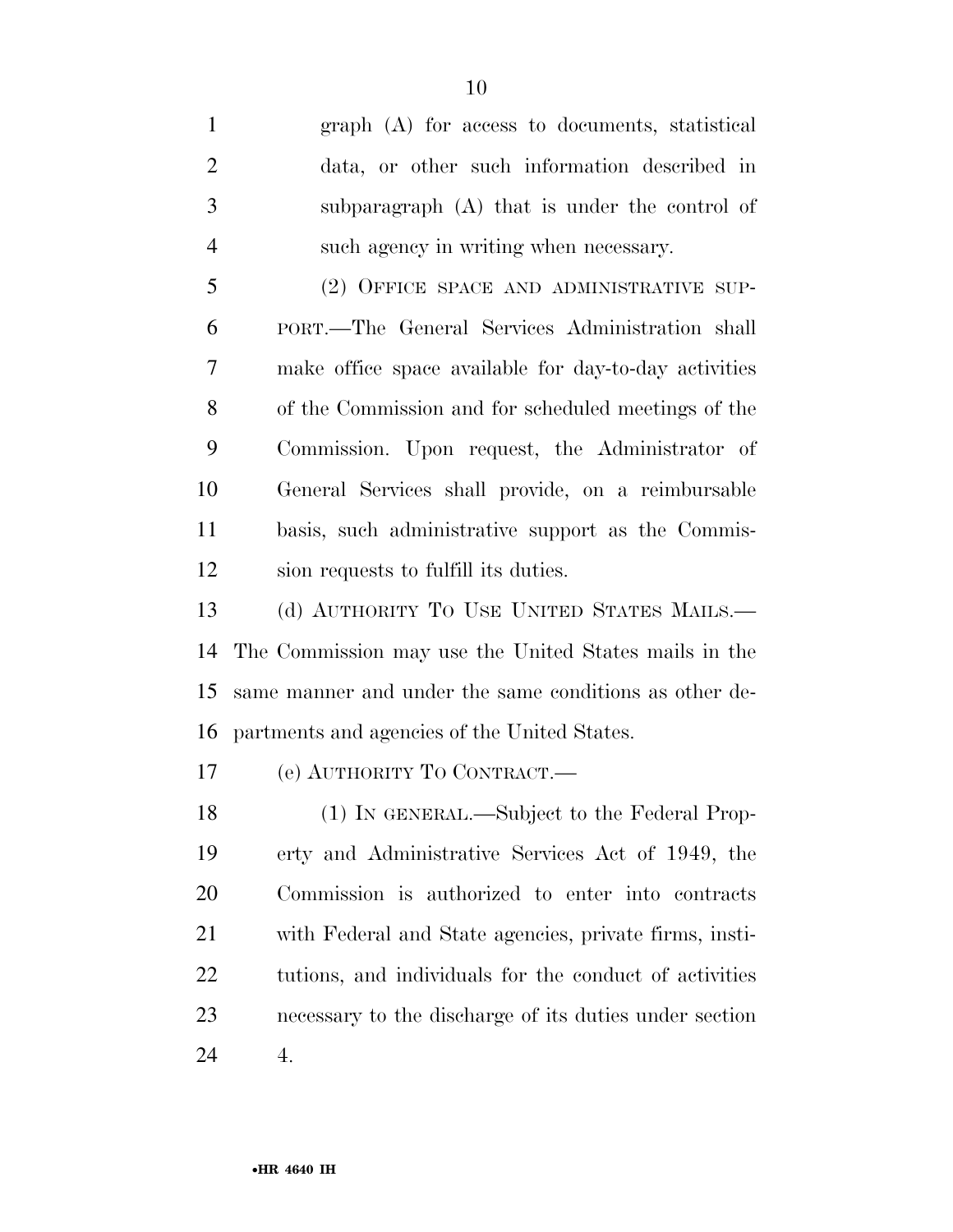(2) TERMINATION.—A contract, lease, or other legal agreement entered into by the Commission may not extend beyond the date of termination of the Commission.

**SEC. 7. STAFF.** 

 (a) DIRECTOR.—The Commission shall have a Direc- tor who shall be appointed by a majority vote of the Com- mission. The Director shall be paid at a rate not to exceed the rate of basic pay for level IV of the Executive Sched-ule.

(b) STAFF.—

 (1) IN GENERAL.—With the approval of the Commission, the Director may appoint such per- sonnel as the Director determines to be appropriate. Such personnel shall be paid at a rate not to exceed the rate of basic pay for level IV of the Executive Schedule.

 (2) ADDITIONAL STAFF.—The Commission may appoint and fix the compensation of such other per- sonnel as may be necessary to enable the Commis- sion to carry out its duties, without regard to the provisions of title 5, United States Code, governing appointments in the competitive service, and without regard to the provisions of chapter 51 and sub-chapter III of chapter 53 of such title relating to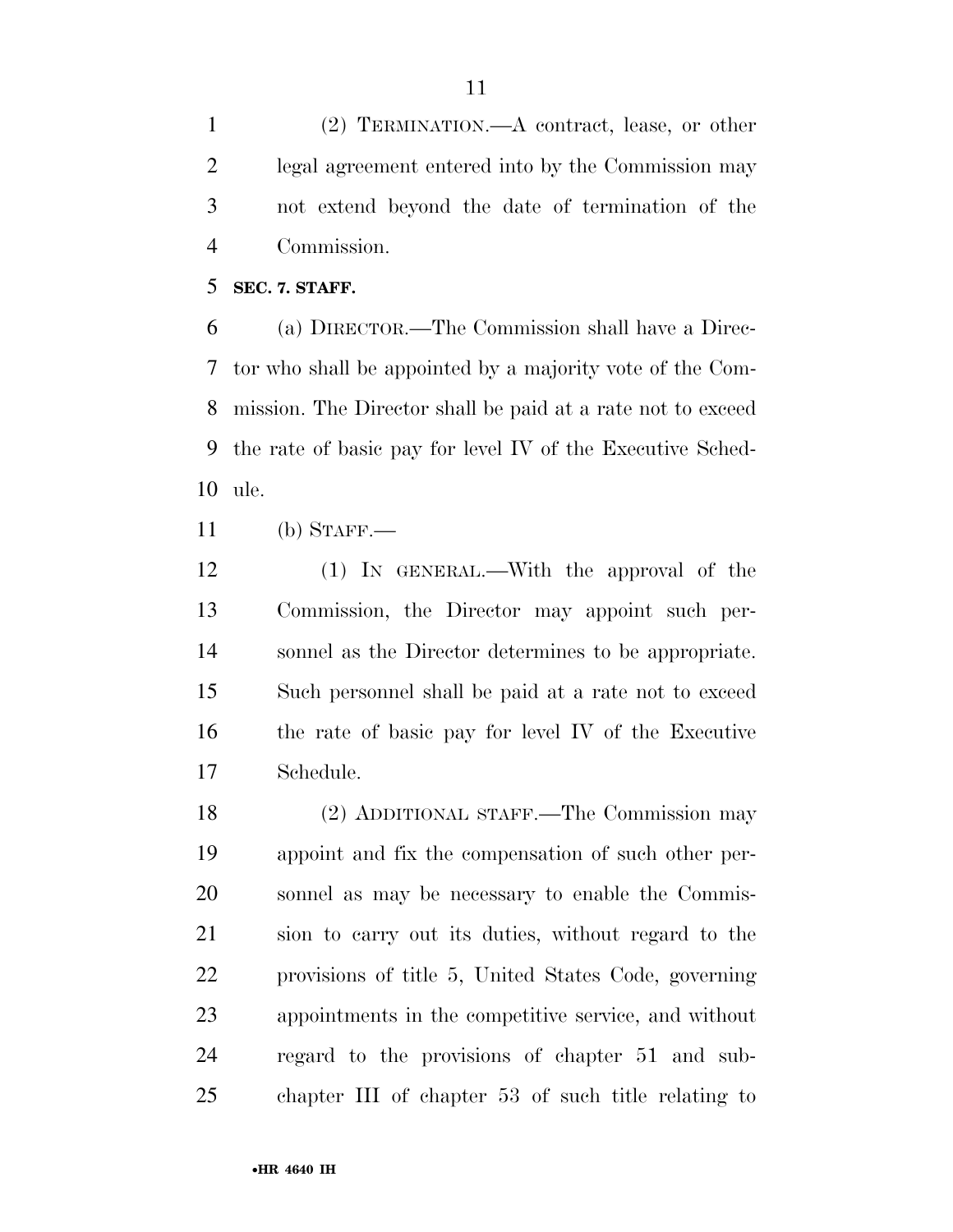classification and General Schedule pay rates, except 2 that no rate of pay fixed under this subsection may exceed the equivalent of that payable to a person oc- cupying a position at level V of the Executive Sched-ule.

 (c) EXPERTS AND CONSULTANTS.—With the ap- proval of the Commission, the Director may procure tem- porary and intermittent services under section 3109(b) of title 5, United States Code.

10 (d) DETAIL OF GOVERNMENT EMPLOYEES. Upon the request of the Commission, the head of any Federal agency may detail, without reimbursement, any of the per- sonnel of such agency to the Commission to assist in car- rying out the duties of the Commission. Any such detail shall not interrupt or otherwise affect the civil service sta-tus or privileges of the personnel.

### **SEC. 8. AUTHORIZATION OF APPROPRIATIONS.**

 (a) IN GENERAL.—There is authorized to be appro-priated \$2,000,000 to carry out this Act.

 (b) AVAILABILITY.—Amounts authorized to be appro- priated under subsection (a) are authorized to remain available until expended.

#### **SEC. 9. OFFSET.**

 Section 102(a) of the Enhanced Partnership with Pakistan Act of 2009 (22 U.S.C. 8412(a); Public Law